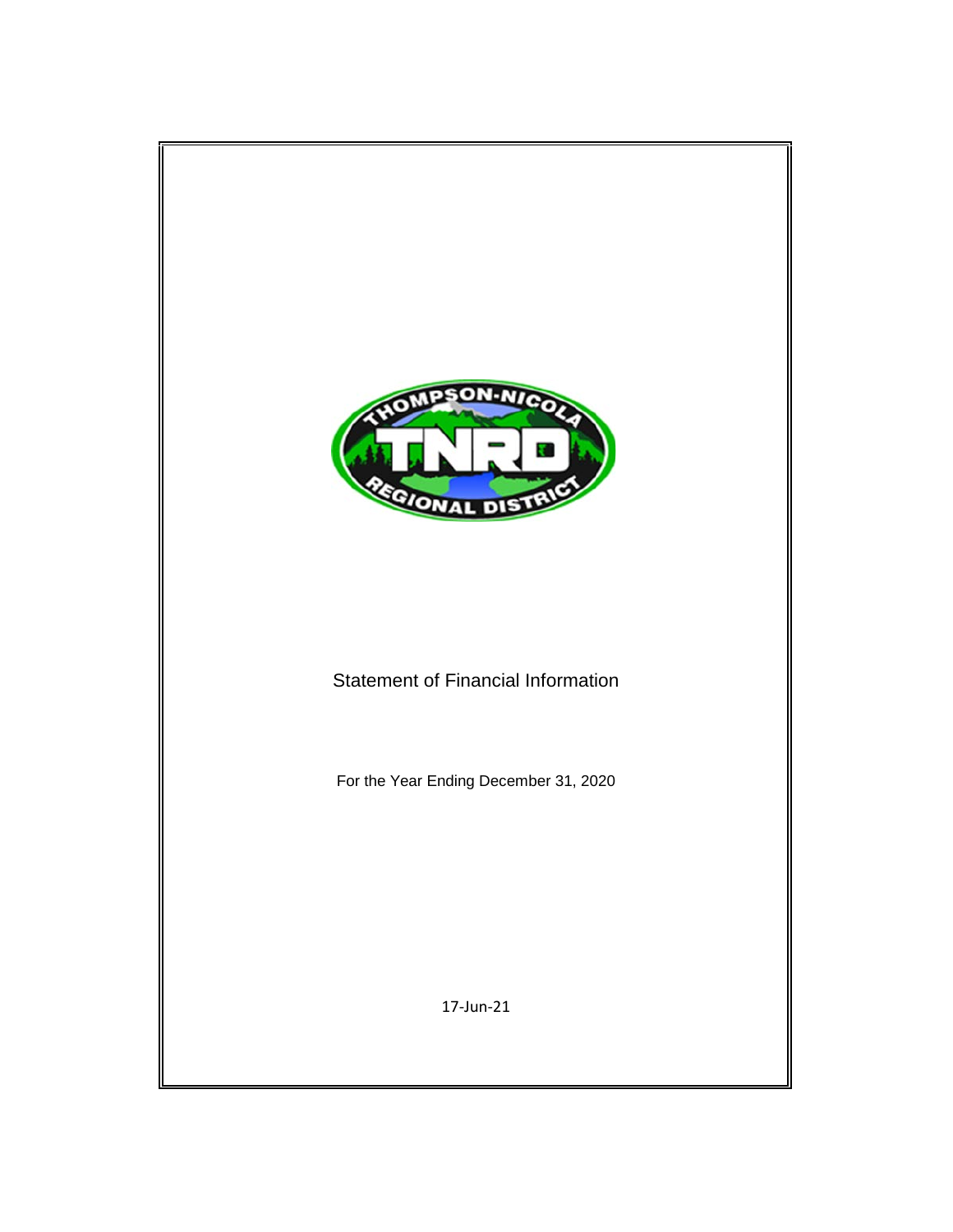Thompson-Nicola Regional District Statement of Financial Information For the Year Ending December 31, 2020

# TABLE OF CONTENTS

| Page 1  |
|---------|
| Page 2  |
| Page 3  |
| Page 5  |
| Page 6  |
| Page 7  |
| Page 8  |
| Page 11 |
| Page 12 |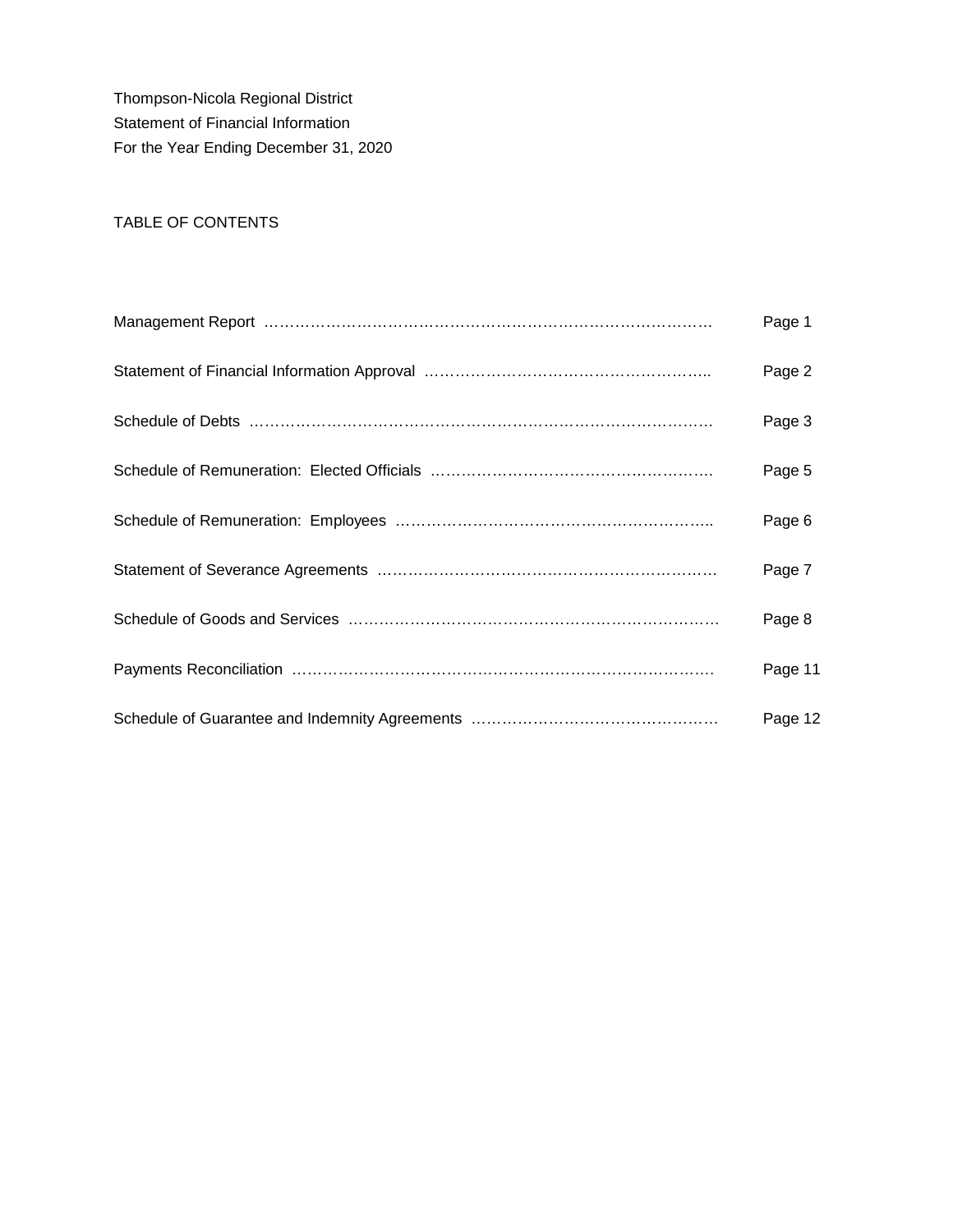### **THOMPSON-NICOLA REGIONAL DISTRICT**

#### **MANAGEMENT REPORT**

The Financial Statements contained in this Statement of Financial Information under the *Financial Information Act* have been prepared by management in accordance with Canadian public sector accounting standards and the integrity and objectivity of these statements are management's responsibility. Management is responsible for all the statements and schedules, and for ensuring that this information is consistent, where appropriate, with the information contained in the financial statements.

Management is also responsible for implementing and maintaining a system of internal controls to provide reasonable assurance that reliable financial information is produced.

The Board of Directors is responsible for ensuring that management fulfils its responsibilities for financial reporting and internal control and exercises this responsibility through the Audit Committee of the Board. The Audit Committee meets with management and the external auditors two times a year minimum.

The external auditors, KPMG LLP, conduct an independent examination, in accordance with Canadian generally accepted auditing standards, and express their opinion on the annual consolidated financial statements. Their examination does not relate to the other schedules and statements required by the Act. Their examination includes a review and evaluation of the Thompson-Nicola Regional District's system of internal control and appropriate tests and procedures to provide reasonable assurance that the consolidated financial statements are presented fairly. The external auditors have full and free access to the Audit Committee of the Board and meet with it on a regular basis.

On behalf of the Thompson-Nicola Regional District

 $\sum_{\sigma}$ 

Doug Rae, CPA, CA Director of Finance June 17, 2021

 $\Box$  Prepared pursuant to Financial Information Regulation, Schedule 1, section 9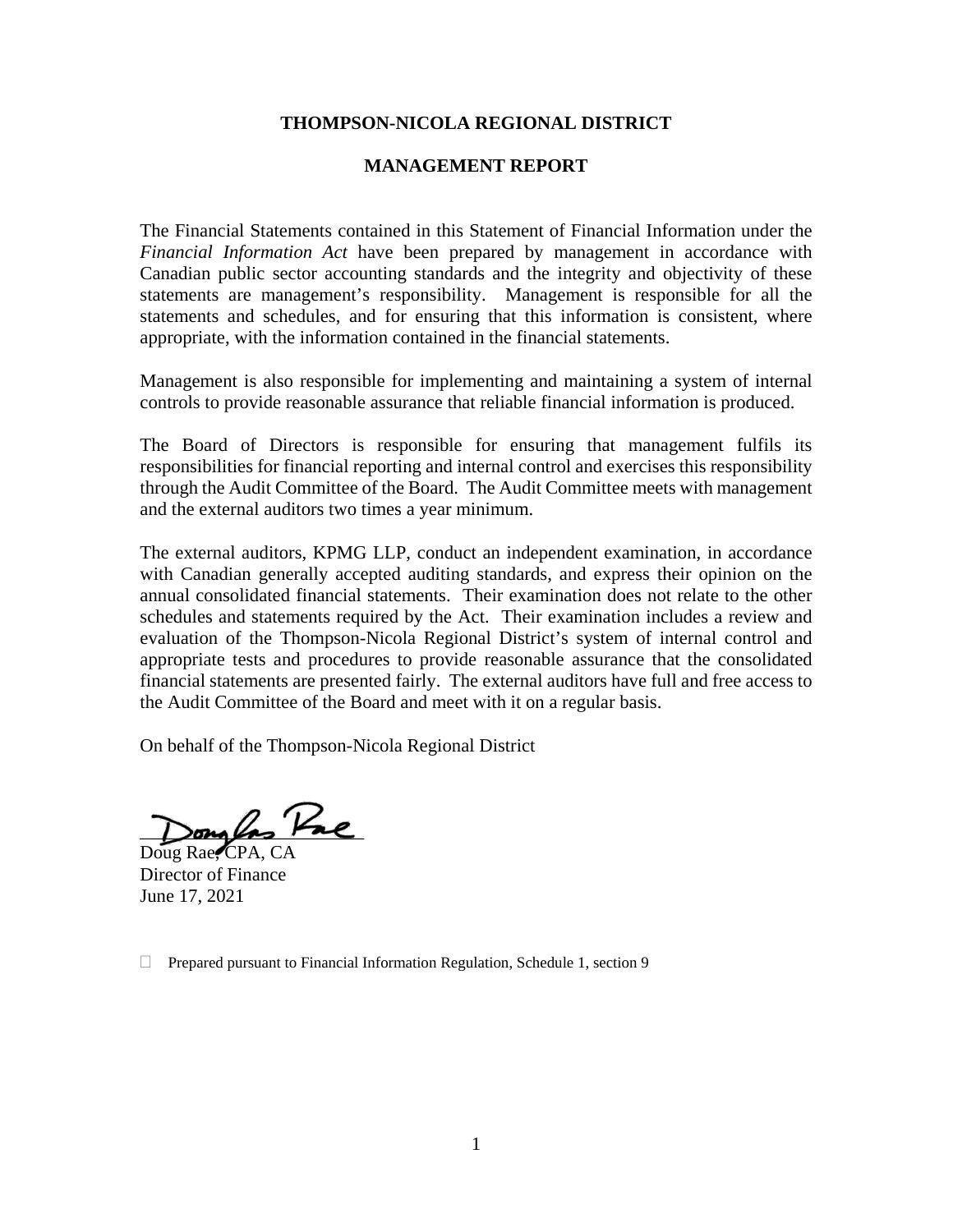## **THOMPSON-NICOLA REGIONAL DISTRICT**

#### **STATEMENT OF FINANCIAL INFORMATION APPROVAL**

The undersigned, as authorized by the Financial Information Regulation, Schedule 1, subsection 9(2), approves all the statements and schedules included in this Statement of Financial Information, produced under the Financial Information Act.

Pre

Doug Rae, CPA, CA Ken Gillis Jun 17, 2021 Jun 17, 2021

Director of Finance Chair, Board of Directors

 $\Box$  Prepared pursuant to the Financial Information Regulation, Schedule 1, section 9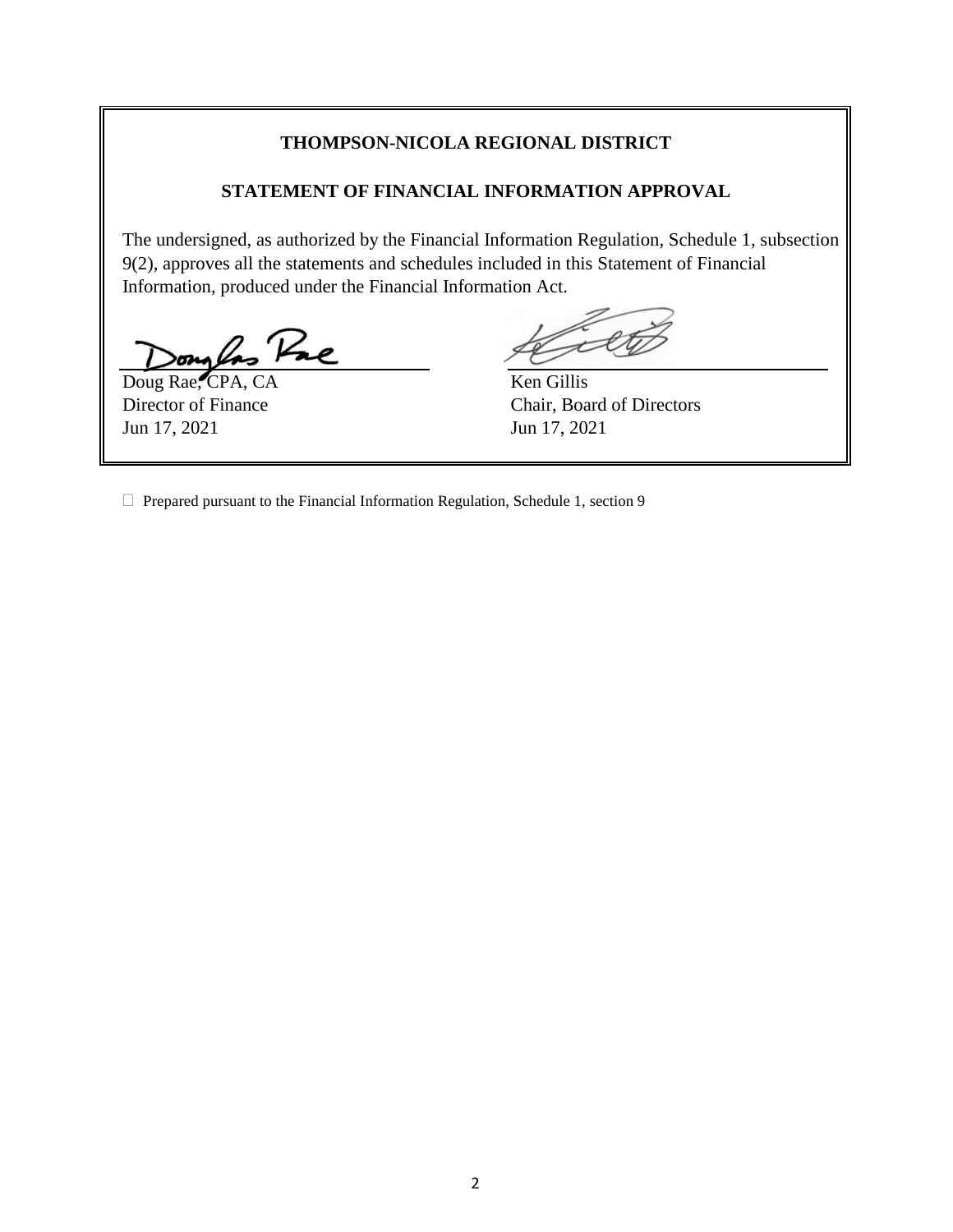Thompson-Nicola Regional District Statement of Financial Information SCHEDULE OF DEBTS For the Year Ending December 31, 2020

|                                  | <b>Issue</b> |             |                 | Interest | <b>Maturity</b> |
|----------------------------------|--------------|-------------|-----------------|----------|-----------------|
| Lender                           | Number       | Member      | Amount          | Rate     | Date            |
|                                  |              |             |                 |          |                 |
| <b>Regional District Debts</b>   |              |             |                 |          |                 |
| M.F.A                            | 95           | <b>TNRD</b> | \$<br>28,189    | 0.91%    | 2025            |
| M.F.A                            | 102          | <b>TNRD</b> | 9,569           | 2.25%    | 2027            |
| M.F.A                            | 103          | <b>TNRD</b> | 125,469         | 2.65%    | 2028            |
| M.F.A                            | 131          | <b>TNRD</b> | 210,698         | 2.20%    | 2035            |
| M.F.A                            | 137          | <b>TNRD</b> | 751,139         | 2.60%    | 2036            |
| M.F.A                            | 146          | <b>TNRD</b> | 863,942         | 3.20%    | 2038            |
| Subtotal                         |              |             | \$<br>1,989,006 |          |                 |
|                                  |              |             |                 |          |                 |
| <b>Member Municipality Debts</b> |              |             |                 |          |                 |
| M.F.A                            | 80           | Lytton      | \$<br>65,556    | 2.40%    | 2023            |
| M.F.A                            | 93           | Kamloops    | 3,169,352       | 5.10%    | 2025            |
| M.F.A                            | 97           | Kamloops    | 6,943,061       | 1.75%    | 2026            |
| M.F.A                            | 99           | Clinton     | 19,286          | 1.75%    | 2026            |
| M.F.A                            | 99           | Kamloops    | 4,547,554       | 1.75%    | 2021            |
| M.F.A                            | 99           | Kamloops    | 259,446         | 1.75%    | 2031            |
| M.F.A                            | 102          | Kamloops    | 8,325,562       | 2.25%    | 2022            |
| M.F.A                            | 102          | Kamloops    | 309,588         | 2.25%    | 2027            |
| M.F.A                            | 102          | Kamloops    | 58,179          | 2.25%    | 2032            |
| M.F.A                            | 102          | Merritt     | 737,542         | 2.25%    | 2027            |
| M.F.A                            | 103          | Merritt     | 582,103         | 2.65%    | 2028            |
| M.F.A                            | 104          | Kamloops    | 1,233,720       | 2.90%    | 2023            |
| M.F.A                            | 105          | Merritt     | 328,263         | 2.25%    | 2029            |
| M.F.A                            | 106          | Merritt     | 984,789         | 2.25%    | 2029            |
| M.F.A                            | 110          | Chase       | 341,621         | 4.50%    | 2035            |
| M.F.A                            | 112          | Kamloops    | 3,883,897       | 3.73%    | 2025            |
| M.F.A                            | 117          | Chase       | 745,886         | 3.25%    | 2036            |
| M.F.A                            | 117          | Kamloops    | 3,158,940       | 3.25%    | 2026            |
| M.F.A                            | 118          | Merritt     | 1,158,056       | 3.40%    | 2032            |
| M.F.A                            | 121          | Kamloops    | 4,591,842       | 2.90%    | 2027            |
| M.F.A                            | 124          | Chase       | 810,346         | 3.15%    | 2038            |
| M.F.A                            | 127          | Merritt     | 1,047,737       | 3.30%    | 2034            |
| M.F.A                            | 130          | Kamloops    | 8,827,393       | 3.00%    | 2029            |
| M.F.A                            | 130          | Merritt     | 777,253         | 3.00%    | 2034            |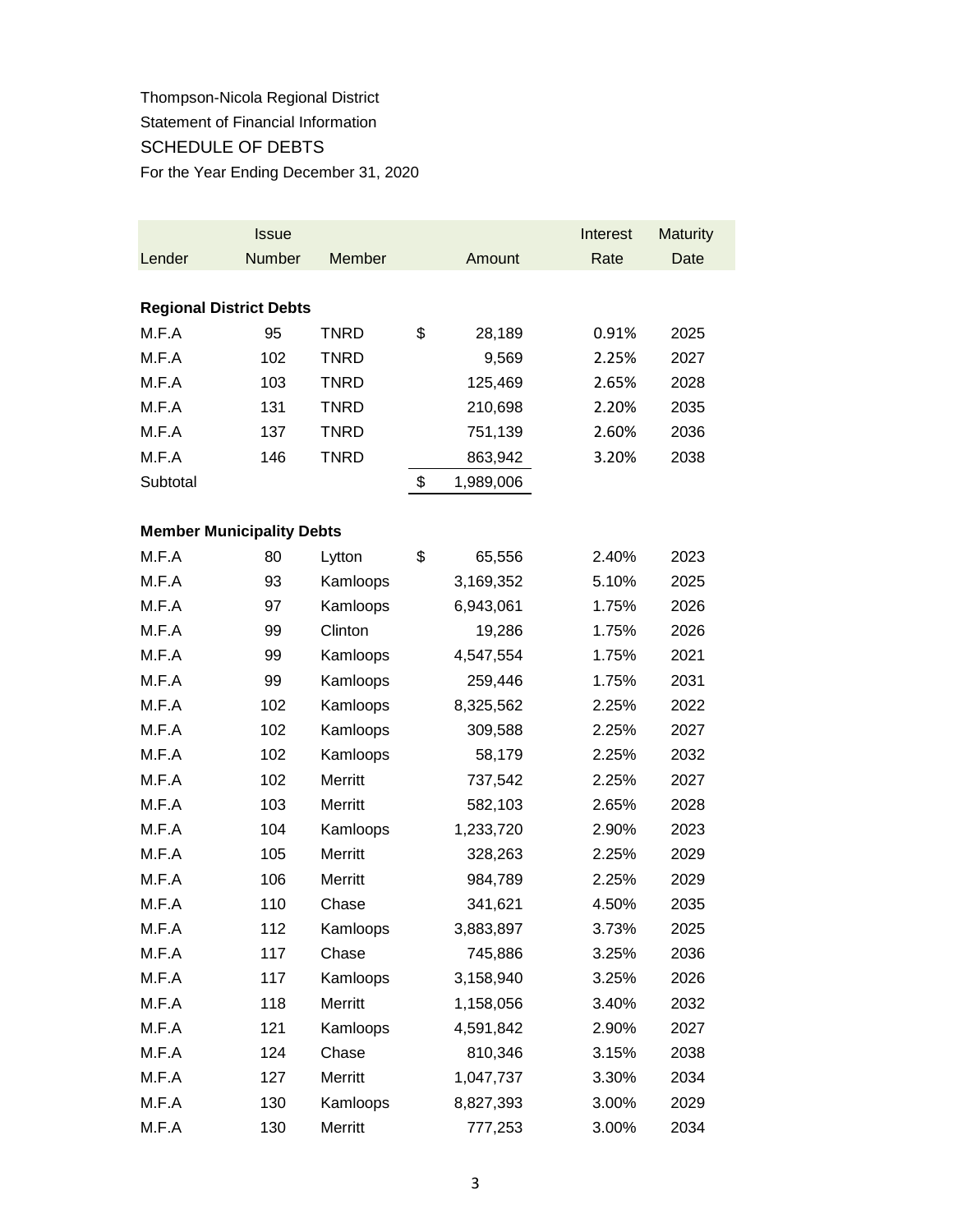|     |               |         | Interest                                                                                                                         | <b>Maturity</b> |
|-----|---------------|---------|----------------------------------------------------------------------------------------------------------------------------------|-----------------|
|     | Member        |         | Rate                                                                                                                             | Date            |
| 131 | Logan Lake    |         | 2.20%                                                                                                                            | 2025            |
| 133 | Kamloops      |         | 2.75%                                                                                                                            | 2030            |
| 134 | Kamloops      |         | 2.25%                                                                                                                            | 2025            |
| 139 | Kamloops      |         | 2.10%                                                                                                                            | 2031            |
| 139 | Kamloops      |         | 2.10%                                                                                                                            | 2046            |
| 145 | Clearwater    | 266,293 | 3.15%                                                                                                                            | 2028            |
| 145 | Sun Peaks     | 878,230 | 3.15%                                                                                                                            | 2038            |
| 149 | Sun Peaks     |         | 2.24%                                                                                                                            | 2039            |
| 152 | Sun Peaks     |         | 0.91%                                                                                                                            | 2040            |
|     |               | \$      |                                                                                                                                  |                 |
|     |               |         |                                                                                                                                  |                 |
|     | <b>Number</b> |         | Amount<br>1,379,309<br>2,653,868<br>5,000,000<br>25,809,421<br>1,875,647<br>3,292,722<br>8,060,000<br>102,122,461<br>104,111,467 |                 |

Note 1: The Municipal Finance Authority (M.F.A.) maintains a sinking fund for all debenture debt. However, monies within the sinking fund have not been allocated to specific issues.

Note 2: Member municipality debts held with the M.F.A. through the Regional District are secured by guarantees of payment by those member municipalities. Should the municipality fail to pay, then the Regional District would be required to do so.

Dong *Pae*<br>Director of Finance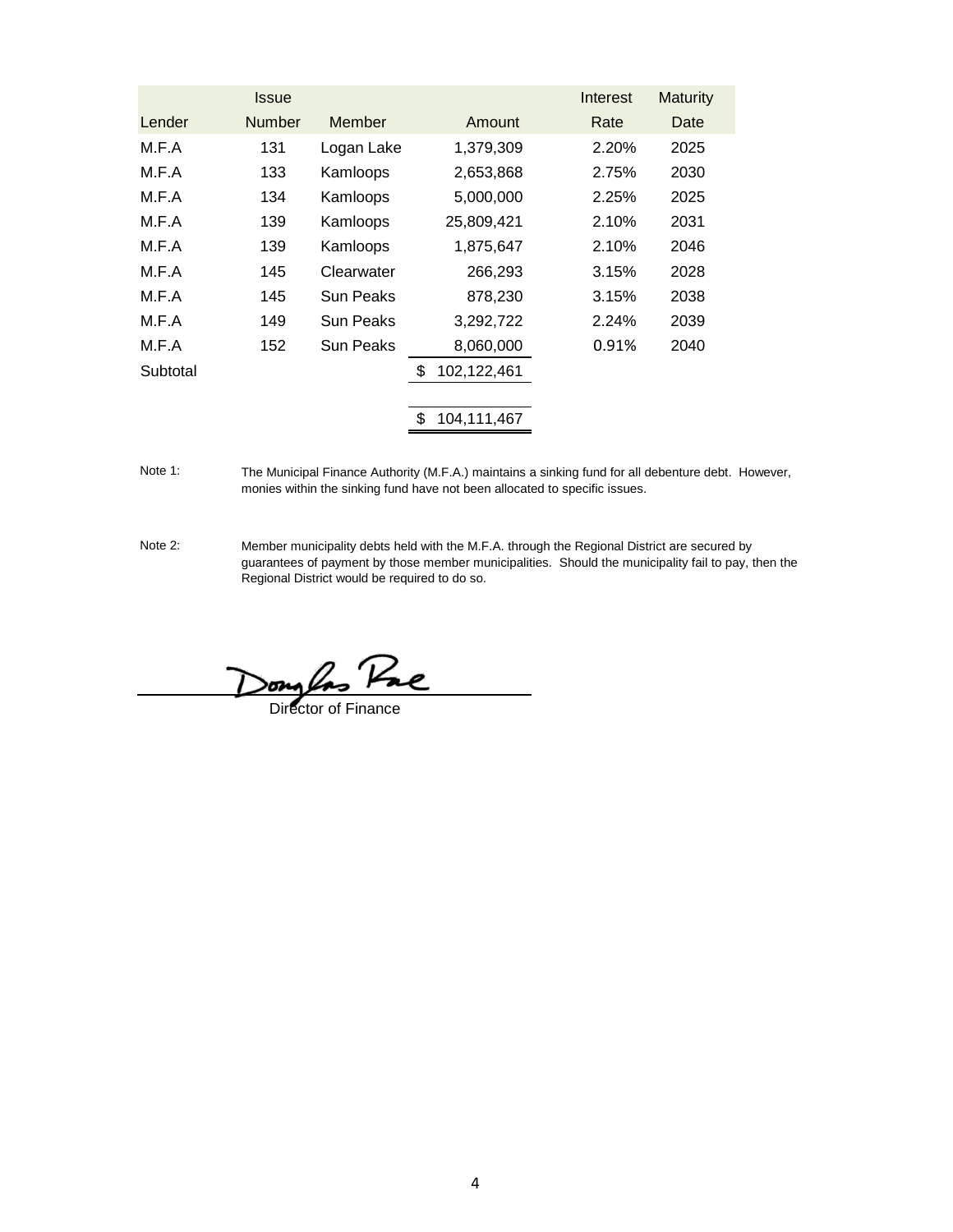# Thompson-Nicola Regional District Statement of Financial Information SCHEDULE OF REMUNERATION: ELECTED OFFICIALS For the Year Ending December 31, 2020

| <b>Elected Official</b> | Position                  | Remuneration  | <b>Expenses</b> |
|-------------------------|---------------------------|---------------|-----------------|
| Banford, Barry          | Alternate Director        | \$<br>245     | \$<br>158       |
| Bass, Marsha            | <b>Board of Directors</b> | 16,843        | 1,504           |
| Blackwell, Merlin       | <b>Board of Directors</b> | 17,183        | 1,810           |
| Brown, Linda            | <b>Board of Directors</b> | 17,953        | 1,693           |
| Christian, Kenneth      | <b>Board of Directors</b> | 17,383        | 1,590           |
| Crowe, Rod              | <b>Board of Directors</b> | 17,223        | 1,427           |
| Dudy, Dieter            | <b>Board of Directors</b> | 15,513        | 96              |
| Elliott, Ronaye         | <b>Board of Directors</b> | 29,120        | 3,213           |
| Gillis, Kenneth         | <b>Board of Directors</b> | 49,854        | 9,380           |
| Graham, Herb            | <b>Board of Directors</b> | 33,010        | 9,051           |
| Hunter, Mercedes        | Alternate Director        | 165           |                 |
| Karas, William          | Alternate Director        | 200           |                 |
| Kershaw, William        | <b>Board of Directors</b> | 35,503        | 4,242           |
| Laird, David            | <b>Board of Directors</b> | 31,122        | 7,971           |
| Morris, Lee             | <b>Alternate Director</b> | 192           |                 |
| O'Reilly, Michael       | <b>Board of Directors</b> | 14,538        | 120             |
| Polderman, Jan          | <b>Board of Directors</b> | 17,993        | 3,157           |
| Quinn, Stephen          | <b>Board of Directors</b> | 32,962        | 8,248           |
| Raine, Alan             | <b>Board of Directors</b> | 16,823        | 1,045           |
| Rice, Steven            | <b>Board of Directors</b> | 31,107        | 3,200           |
| Roden, Barbara          | <b>Board of Directors</b> | 18,133        | 3,338           |
| Rothenburger, Melvin    | <b>Board of Directors</b> | 27,244        | 1,716           |
| Sarai, Bill             | Alternate Director        | 330           | -               |
| Schaffer, Carol         | <b>Board of Directors</b> | 32,587        | 7,465           |
| Sinclair, Katherine     | <b>Board of Directors</b> | 15,833        | 96              |
| Singh, Arjun            | <b>Board of Directors</b> | 14,218        | 122             |
| Smith, Robin            | <b>Board of Directors</b> | 17,313        | 2,222           |
| Stamer, John            | <b>Board of Directors</b> | 17,033        | 1,418           |
| Swan, Susan             | <b>Board of Directors</b> | 17,993        | 2,480           |
| Talarico, Santo         | <b>Board of Directors</b> | 18,119        | 1,371           |
| Wadlegger, Hazel        | Alternate Director        | 200           |                 |
| Walsh, Denis            | Alternate Director        | 165           |                 |
| Watson, Sally           | <b>Board of Directors</b> | 33,600        | 7,573           |
|                         |                           | \$<br>607,700 | \$<br>85,706    |

Donglas Pac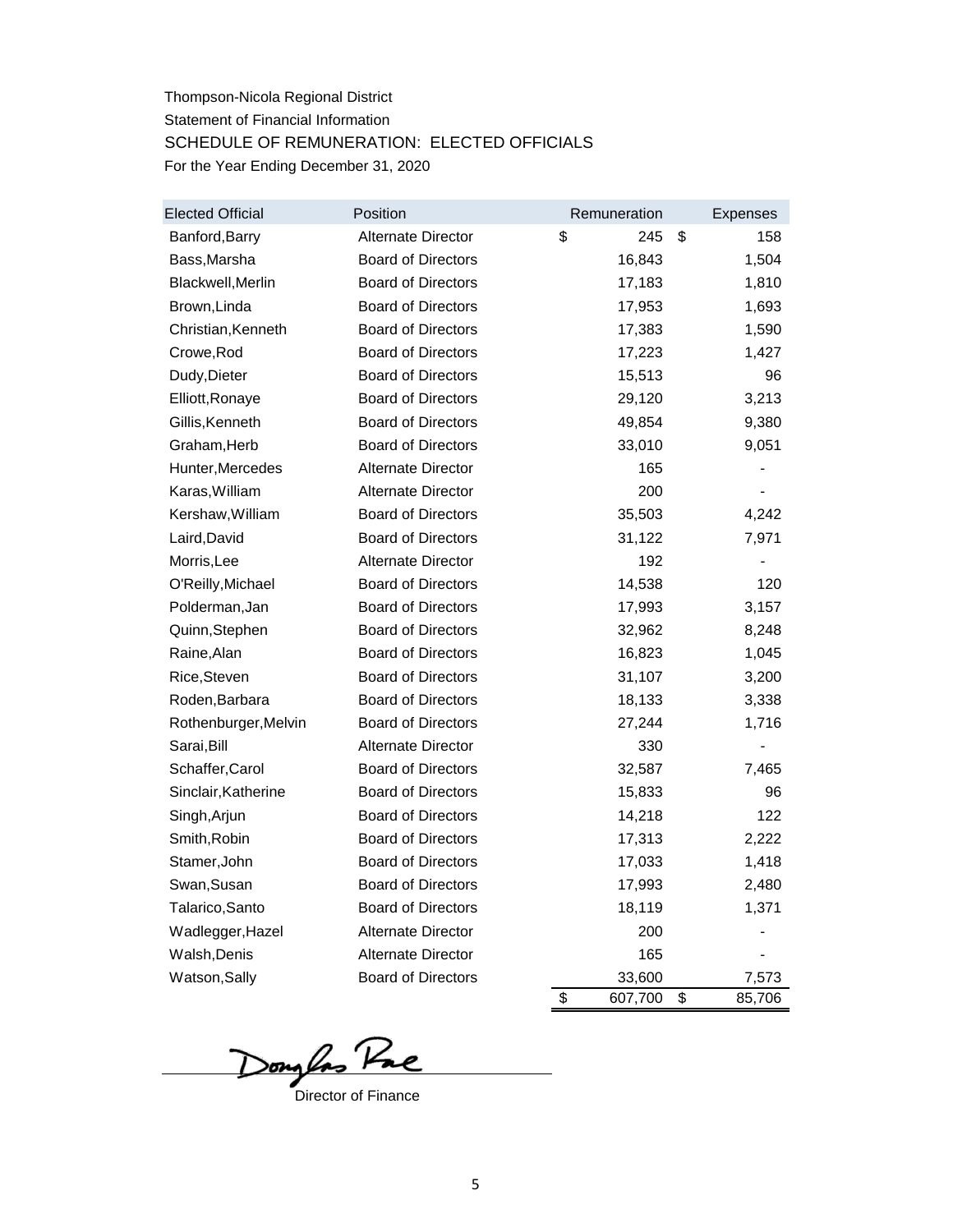Thompson-Nicola Regional District Statement of Financial Information SCHEDULE OF REMUNERATION: EMPLOYEES For the Year Ending December 31, 2020

| Employee                                        | Position                                | Remuneration    | <b>Expenses</b> |
|-------------------------------------------------|-----------------------------------------|-----------------|-----------------|
| Abramzik, Jenny                                 | Coordinator, Special Projects           | \$<br>81,566    | \$<br>318       |
| Bolton, Michael                                 | <b>Building Inspector II</b>            | 80,203          | 1,219           |
| Campbell, Deanna                                | Director of Legislative Services        | 80,188          | 784             |
| Castle, Randall                                 | Manager, Technology Services            | 115,016         | 1,399           |
| Chrunik, Curran                                 | <b>Supervisor of EHS Operations</b>     | 94,051          | 948             |
| Dalgleish, Robert                               | Manager of Capital Projects             | 107,303         | 670             |
| Devlin, John                                    | <b>Director of Environment Services</b> | 146,292         | 2,560           |
| Dickson, Martin                                 | <b>EHS Technologist II</b>              | 78,530          | 159             |
| Gill, Sukhbinder                                | <b>Chief Administrative Officer</b>     | 272,293         | 5,051           |
| Harry, Renata                                   | Project Manager                         | 88,814          | 539             |
| Jefferies, Shane                                | Network/System Security Tech            | 82,132          | 26              |
| Krause, Alexander                               | <b>Manager of Planning Services</b>     | 103,359         | 1,419           |
| Lovin, Deborah                                  | Supervisor of Finance                   | 98,012          | 2,603           |
| Lowenberg, Melissa                              | Manager of Community Libraries          | 97,935          | 657             |
| Luscombe, Patrick                               | <b>Chief Building Inspector</b>         | 92,960          | 1,909           |
| Madden, Sherri-Lyn                              | Services Coordinator                    | 94,648          | 5,691           |
| Mailloux, Adriana                               | <b>EHS Technologist II</b>              | 75,514          | 156             |
| Mccabe, Tyrone                                  | <b>Manager of Utility Services</b>      | 111,717         | 943             |
| Moore, Judy                                     | Chief Librarian                         | 149,203         | 2,859           |
| Nordstrom, Michelle                             | Manager, Communications & Marketing     | 92,249          | 693             |
| Passmore, John                                  | <b>Building Inspector III</b>           | 82,916          | 1,915           |
| Peach, Cory                                     | Web/Database Programmer                 | 85,078          | 57              |
| Prentice, Stirling                              | Manager of Discovery & Support          | 92,249          | 1,816           |
| Rae, Douglas                                    | <b>Director of Finance</b>              | 156,361         | 5,167           |
| Robinson, Darren                                | <b>Utilities Operator</b>               | 84,886          | 209             |
| Saat, Agnese                                    | Deputy Corporate Officer                | 78,070          | 2,028           |
| Sadilkova, Regina                               | <b>Director of Development Services</b> | 149,278         | 5,934           |
| Schiller, Margo                                 | Manager of Kamloops Libraries           | 98,012          | 2,486           |
| Sell, Debbie                                    | Director of Corporate Services & HR     | 152,278         | 4,477           |
| Skrepnek, Kevin                                 | <b>Emergency Program Coordinator</b>    | 89,370          | 375             |
| Spies, James                                    | <b>Building Inspector I</b>             | 75,611          | 1,652           |
| Stachoski, Dale                                 | <b>Utilities Operator</b>               | 83,271          | 1,762           |
| Storie, Ronald                                  | <b>Director of Community Services</b>   | 136,191         | 2,966           |
| To,Nga                                          | <b>Supervisor of Business Apps</b>      | 94,475          | 3,768           |
| Tomlin, Jason                                   | Manager of Fire Protection              | 98,947          | 1,802           |
| Troskot, Ratko                                  | Supervisor of IT Services               | 98,007          | 818             |
| Vieira, James                                   | Manager of EHS                          | 113,952         | 867             |
| Wallace, Daniel                                 | Planner                                 | 80,123          | 994             |
| Weller, Victoria                                | <b>Film Commissioner</b>                | 98,831          | 11,254          |
| Total Employee Remuneration: Over \$75,000      |                                         | 4,089,891       | 80,950          |
| Total Employee Remuneration: \$75,000 and Under |                                         | 5,131,922       | 50,099          |
|                                                 |                                         | \$<br>9,221,813 | \$<br>131,049   |

Donglas Pac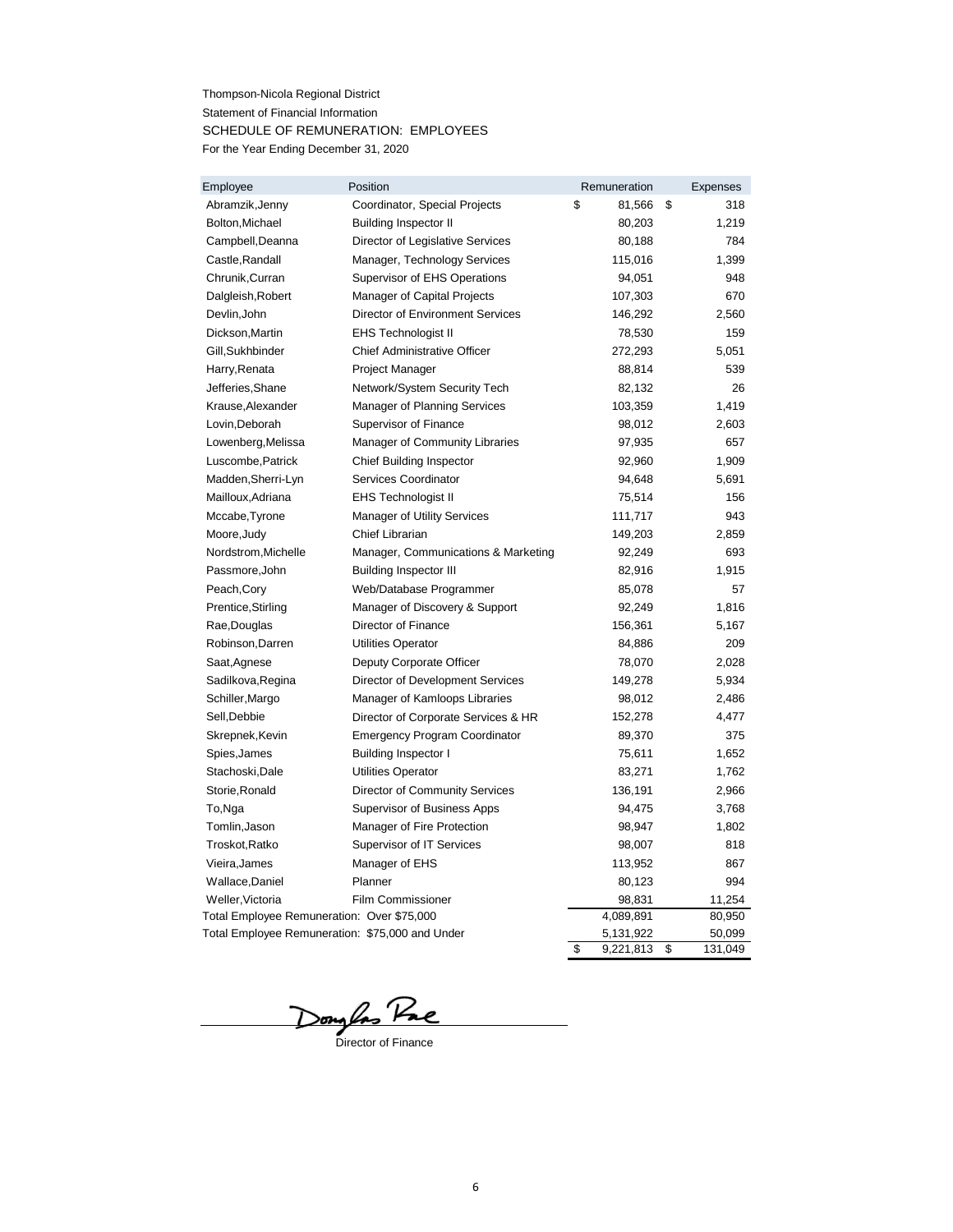# **THOMPSON-NICOLA REGIONAL DISTRICT**

## **STATEMENT OF SEVERANCE AGREEMENTS**

There was one severance agreement under which payment commenced between the Thompson-Nicola Regional District and its non-unionized employees during fiscal year 2020.

**This agreement represents 20 months of compensation, 10 1/2 months of which occurred in 2020 with the remainder to occur in 2021.\***

\*Compensation was based on salary.

 $\Box$  Prepared pursuant to the Financial Information Regulation, Schedule 1, subsection 6(8)

Donglas Pae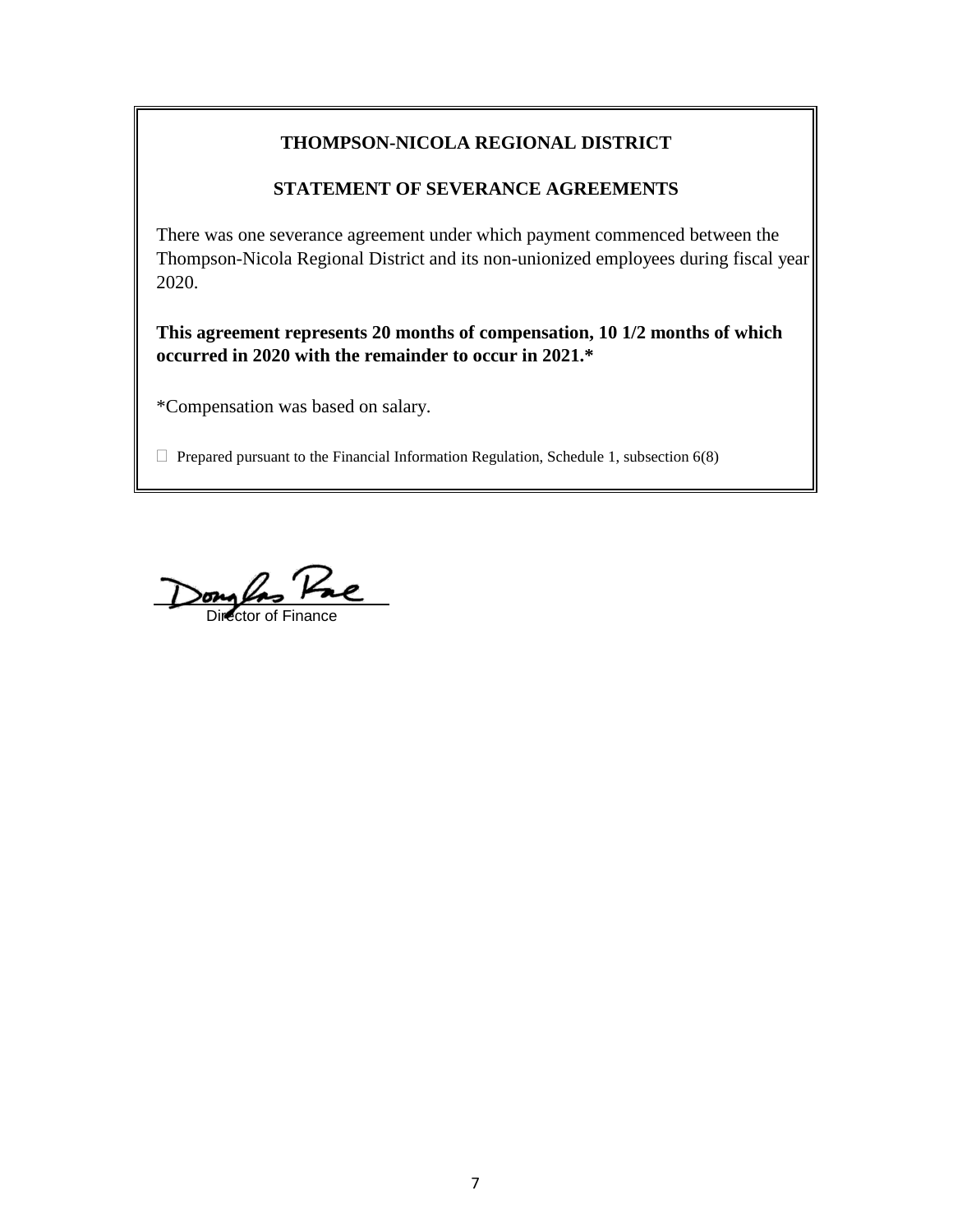Thompson-Nicola Regional District Statement of Financial Information SCHEDULE OF GOODS AND SERVICES For the Year Ending December 31, 2020

| <b>Supplier Name</b>                          | <b>Amount Paid</b> |
|-----------------------------------------------|--------------------|
| A+L SEPTIC (2014) LTD.                        | \$<br>108,470      |
| ABBOUD RESEARCH CONSULTING                    | 57,744             |
| AMAZON.CA                                     | 30,673             |
| ASSOCIATED FIRE SAFETY EQUIPMENT              | 117,660            |
| <b>B BAR S RANCH</b>                          | 25,886             |
| <b>BAKER &amp; TAYLOR *</b>                   | 30,245             |
| BAKER & TAYLOR BOOKS *                        | 69,011             |
| <b>BC HYDRO</b>                               | 255,663            |
| <b>BC LIBRARIES COOPERATIVE</b>               | 118,630            |
| BLUE RIVER IMPROVEMENT DISTRICT               | 30,000             |
| BWP CONSULTING INC.                           | 175,706            |
| CANGAS PROPANE INC.                           | 25,549             |
| <b>CASCADES RECOVERY+</b>                     | 28,244             |
| CDW CANADA CORP.                              | 88,324             |
| CENTRAL CARIBOO DISPOSAL SERVICES (2001) LTD. | 816,644            |
| <b>CITY OF KAMLOOPS</b>                       | 1,264,636          |
| <b>CLEARTECH INDUSTRIES INC.</b>              | 79,366             |
| CORPORATE EXPRESS CANADA INC.                 | 44,417             |
| CRAWFORD ELECTRIC (2009) LTD                  | 69,031             |
| <b>CVS MIDWEST TAPE</b>                       | 84,931             |
| CYCLONE HYDROVAC LTD.                         | 33,562             |
| <b>DIEHL RANDY</b>                            | 109,129            |
| <b>DILIGENT CANADA</b>                        | 53,112             |
| <b>DISTRICT OF BARRIERE</b>                   | 32,483             |
| <b>DISTRICT OF CLEARWATER</b>                 | 27,628             |
| DUKA ENVIRONMENTAL SERVICES LTD.              | 59,141             |
| <b>EBSCO CANADA LTD</b>                       | 37,039             |
| <b>EDMONDSON CLARK L</b>                      | 41,155             |
| <b>ESRI CANADA LIMITED</b>                    | 88,841             |
| <b>EXCEED ELECTRICAL ENGINEERING LTD.</b>     | 44,944             |
| FATHER'S ENTERPRISE LTD                       | 26,521             |
| FEDERATION OF CANADIAN MUNICIPALITIES         | 26,725             |
| <b>FORTISBC-NATURAL GAS</b>                   | 27,831             |
| FRASER BASIN COUNCIL SOCIETY                  | 99,457             |
| <b>FRAZER EXCAVATION LTD.</b>                 | 237,630            |
| <b>FULTON &amp; COMPANY LLP</b>               | 35,439             |
| <b>G3 CONSULTING LTD.</b>                     | 102,102            |
| GOLD COUNTRY COMMUNITIES SOCIETY              | 45,682             |
| <b>GROUPSOURCE</b>                            | 262,482            |
| GUILLEVIN INTERNATIONAL CO.                   | 65,009             |
| HIGH MOUNTAIN VENTURES LTD.                   | 29,483             |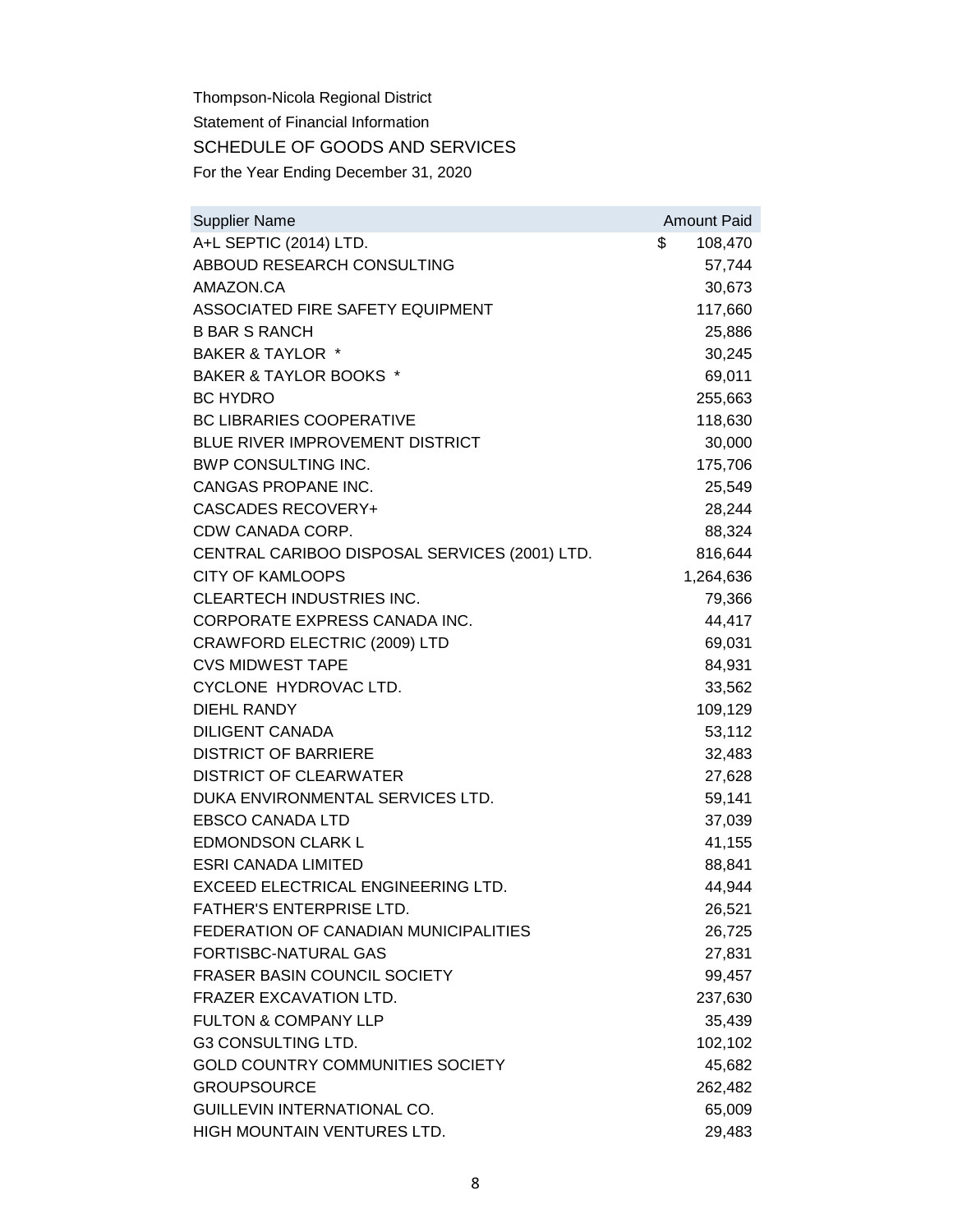| <b>Supplier Name</b>                      | <b>Amount Paid</b> |
|-------------------------------------------|--------------------|
| <b>ICONIX WATERWORKS LP</b>               | 1,929,215          |
| <b>INFO-TECH RESEARCH GROUP</b>           | 25,515             |
| INNOVATIVE INTERFACES INC.*               | 69,337             |
| <b>INTEGRATED POWER SYSTEMS</b>           | 40,304             |
| <b>JOHN HAROLD</b>                        | 36,007             |
| <b>K9 CONTROL SERVICES</b>                | 31,253             |
| KAMLOOPS COMMUNICATIONS                   | 114,155            |
| KAMLOOPS COMPUTER CENTRE                  | 140,231            |
| KAMLOOPS FORD LINCOLN LTD.                | 40,097             |
| KAMLOOPS INSURANCE SERVICES               | 91,362             |
| KERR WOOD LEIDAL ASSOCIATES LTD.          | 66,464             |
| <b>KPMG LLP</b>                           | 26,355             |
| LOWER NICOLA WATERWORKS DISTRICT          | 90,375             |
| M'AKOLA DEVELOPMENT SERVICES              | 76,518             |
| <b>MCELHANNEY LTD.</b>                    | 32,886             |
| METRO RELOAD LTD.                         | 31,387             |
| METTLER-TOLEDO INC.                       | 34,096             |
| MINISTER OF FINANCE                       | 950,662            |
| MUNDEN VENTURES LTD.                      | 25,411             |
| MUNICIPAL INSURANCE ASSOCIATION OF BC     | 200,590            |
| N & H CONTRACTING LTD.                    | 30,849             |
| <b>NEST TIMBERHOME &amp; DESIGN</b>       | 60,443             |
| <b>OVERDRIVE INC.</b>                     | 35,800             |
| PACIFIC BLUE CROSS                        | 131,201            |
| PACIFIC MATTRESS RECYCLING INC.           | 63,527             |
| PENGUIN RANDOM HOUSE CANADA LIMITED       | 53,895             |
| POWDER VENTURES EXCAVATING LTD.           | 159,213            |
| PRESTIGE PARCEL PICK-UP LTD.              | 71,601             |
| <b>PROVIDENT</b>                          | 31,015             |
| PURITY FEED CO. (2003) LTD.               | 46,741             |
| PUTNAM MARY                               | 30,893             |
| R. BORDELEAU CONSTRUCTION LTD.            | 63,078             |
| RAINCOAST BOOKS                           | 53,385             |
| RECEIVER GENERAL FOR CANADA               | 477,803            |
| REGIONAL DISTRICT OF CENTRAL OKANAGAN     | 206,287            |
| RELIATECH HVAC INC.                       | 42,059             |
| REVOLUTION ENVIRONMENTAL SOLUTIONS LP     | 75,905             |
| ROCKY MOUNTAIN PHOENIX                    | 68,543             |
| <b>SCV CONTRACTORS CORPORATION</b>        | 3,505,727          |
| SPECTRUM RESOURCE GROUP INC.              | 321,912            |
| SPERLING HANSEN ASSOCIATES INC.           | 47,453             |
| STRATA CORPORATION (KAS2093)              | 553,970            |
| SUN PEAKS MOUNTAIN RESORT MUNICIPALITY ** | 7,979,400          |
| SUNCOR ENERGY PRODUCTS PARTNERSHIP        | 80,774             |
| TANEX ENGINEERING CORPORATION             | 47,997             |
| <b>TARASOFF CATHERINE</b>                 | 51,679             |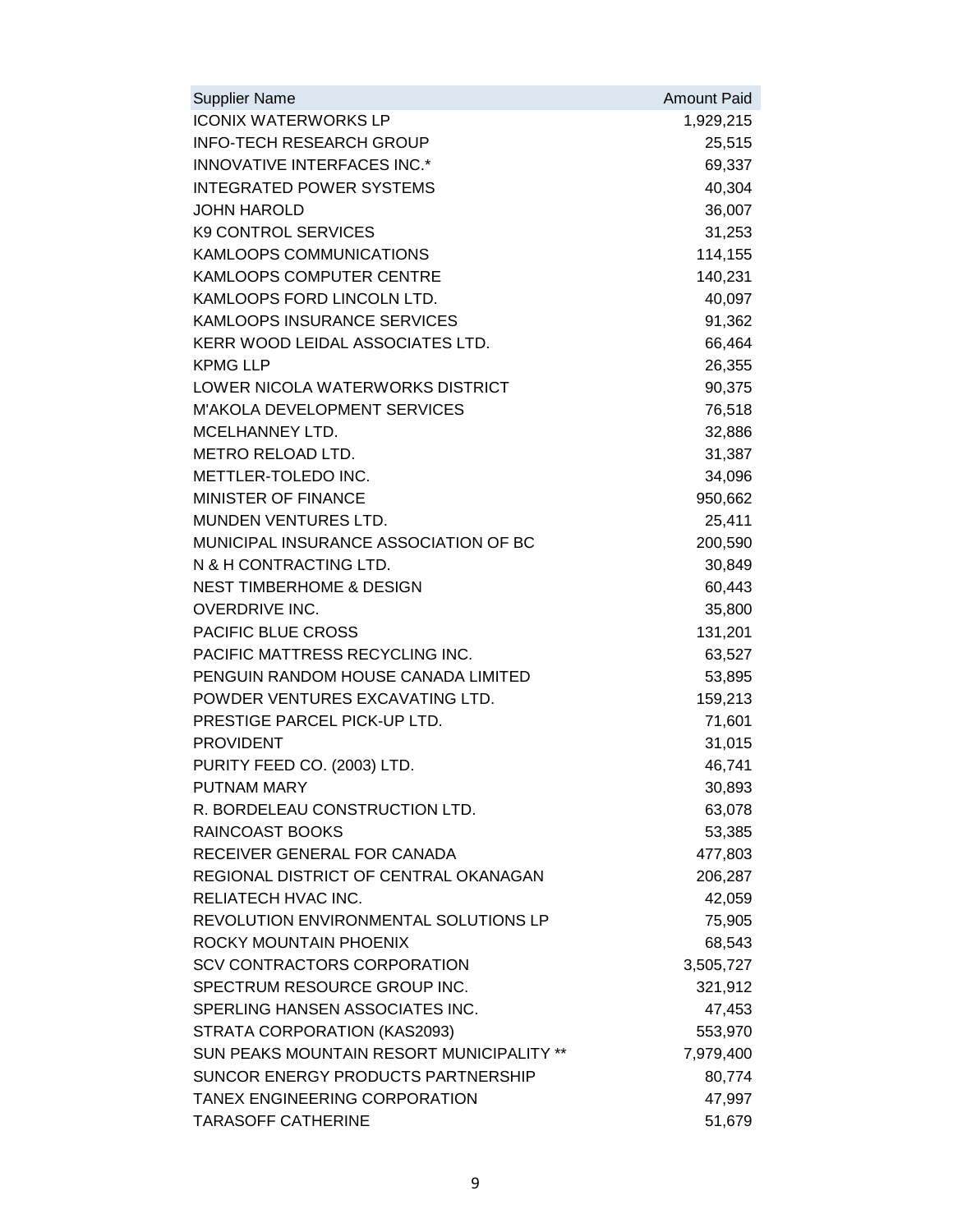| <b>Supplier Name</b>                                          | <b>Amount Paid</b> |
|---------------------------------------------------------------|--------------------|
| <b>TELUS COMMUNICATIONS</b>                                   | 159,004            |
| TELUS MOBILITY CELLULAR                                       | 40,399             |
| <b>TOBIANO UTILITIES INC.</b>                                 | 150,000            |
| TRUE CONSULTING LTD.                                          | 176,535            |
| UNION OF B.C. MUNICIPALITIES                                  | 26,371             |
| UNITED LIBRARY SERVICES INC                                   | 97,702             |
| <b>WEBER PHILIP</b>                                           | 36,464             |
| <b>WESTEDGE ENGINEERING LTD.</b>                              | 51,377             |
| WESTERN ROAD DISTRIBUTION INC.                                | 57,624             |
| <b>WESTKEY GRAPHICS LTD.</b>                                  | 36,442             |
| WILDERNESS CUSTOM HOMES BC INC.                               | 88,630             |
| WOOD ENVIRONMENT & INFRASTRUCTURE SOLUTIONS                   | 49,072             |
| <b>WORKERS' COMPENSATION BOARD</b>                            | 75,965             |
| XEROX CANADA LTD.                                             | 26,028             |
|                                                               |                    |
| Total of Accounts Exceeding \$25,000                          | \$24,421,208       |
| Total of Accounts \$25,000 or Less                            | 3,225,419          |
| <b>Total Expenditures for Provision of Goods and Services</b> | \$27,646,627       |
|                                                               |                    |
| Total of Grants Exceeding \$25,000                            | \$<br>1,143,459    |
| Total of Contributions Exceeding \$25,000                     | 225,678            |
| Total of Grants and Contributions Exceeding \$25,000          | \$<br>1,369,137    |

Dong las Pae

\*\* Flow through funding of MFA new debt issuance to member municipalities are included in the totals.